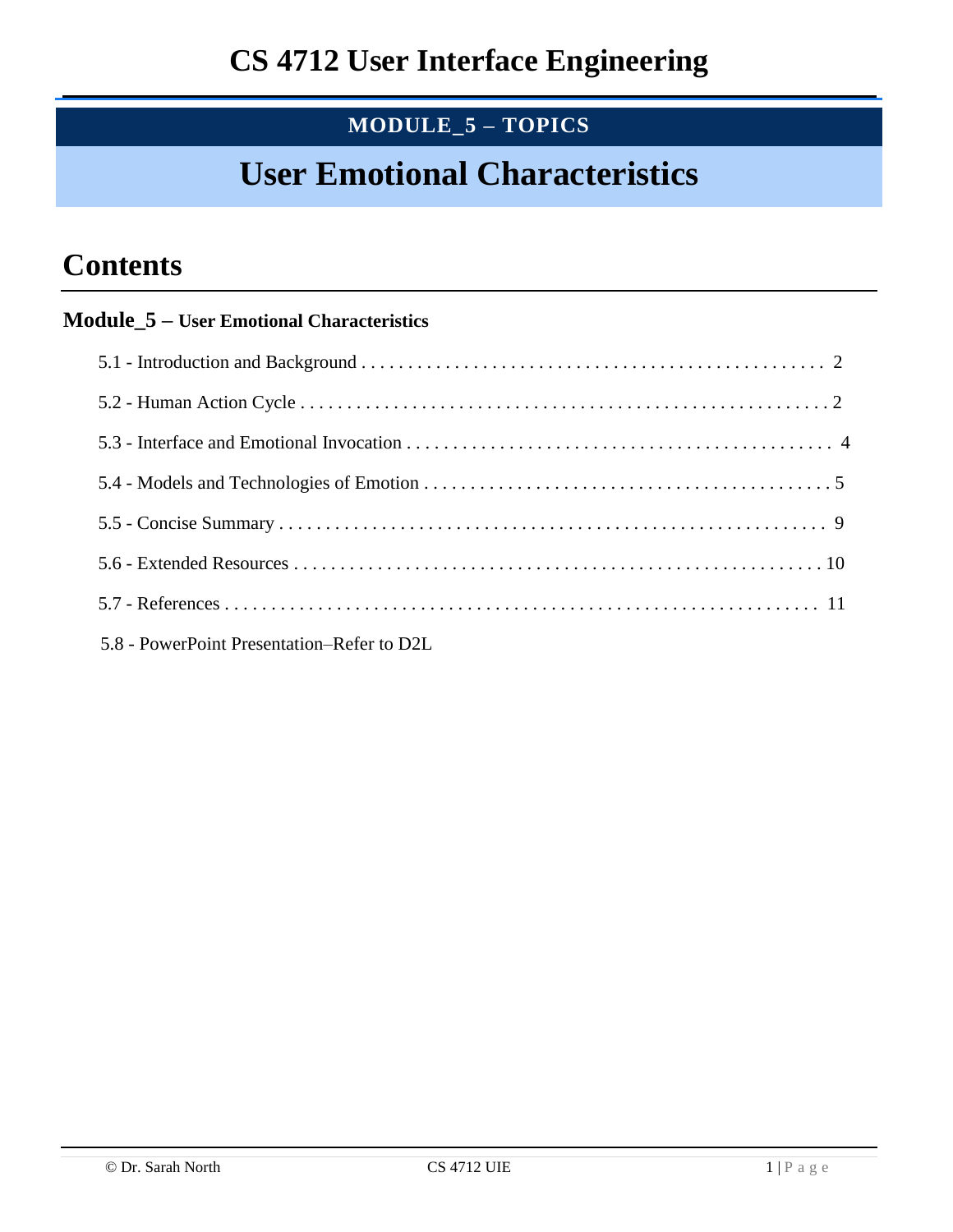### **USER EMOTIONAL CHARACTERICES**

#### **5.1 - Introduction and Background**

Our senses act as the interface between our thoughts and the activity generated by the world around us. The perception of that activity is processed and results in an appropriate response. In that regard, our cognitive process is like that of a computer's computational process, but the similarities end there. What people have that computers lack is the ability to learn and take action when given *implicit* direction. These actions are heavily influenced by human emotions. Engagement, attention, successful retrieval of information, and long-term retention of the information perceived through our senses are all affected by the individual's current emotional status (Tyng, C. M., Amin, H. U., Saad, M., & Malik, A. S., 2017). The relevance of emotion in the domain of software development may not be obviously apparent until one takes into consideration the ubiquity of digital user interfaces in the modern day. Every day, people are processing more and more information through a digital medium: a set of driving directions, an application to monitor insulin levels, or entertainment on an online media platform. When digital user interfaces are examined as an add-on pipeline for perceived thought—an extension for our natural senses—the importance of engineering towards user emotional engagement begins to present itself.

When developing client-facing software, the presentation of the user interface has become as important to the commercial success of the product as the operations and subroutines that form the backbone of the underlying service. The Apple Macintosh debuted in 1984 as the first commercially accessible personal computer and found great success largely due to the company's major decision to present systems navigation through a GUI-driven operating system (Johnson, Katherine; Li, Yang; Phan, Hang; Singer, Jason; and Trinh, Hoang, 2012). To this day, graphical user interfaces remain the *de facto* form of presenting the information and input layer to users of digital content, largely because of the high level of abstraction created between the visuals perceived by the user and the low level programs and subroutines being performed by systems. Apple as a company continues to innovate in the area of user-experienceoriented development and retains a large consumer following as a result of those methodologies. Following Apple's example, the inclusion of an organic front-faced experience has become highly prioritized among software companies. This is because the interface exposed to clients serves as a frame through which users perceive not just the software, but the face of the entity responsible for producing the software (Zhang, P., Carey, J., Teeni, D., & Tremaine, M., 2005). It is critical, then, that developers accept this notion when entering the product development cycle and incorporate consideration of user design elements as the project develops and not as an afterthought.

#### **5.2 – The Human Action Cycle**

Having briefly introduced the importance of emotion when interfacing with information exchange layers and the impact of public perception of development organizations based on user experiences with branded products, this module aims to share insights on how to better design client-facing information exchange interfaces with user emotional characteristics in mind. This module will first survey the Human Action Cycle (HAC) in detail, which is a directed psychological framework for designing around typical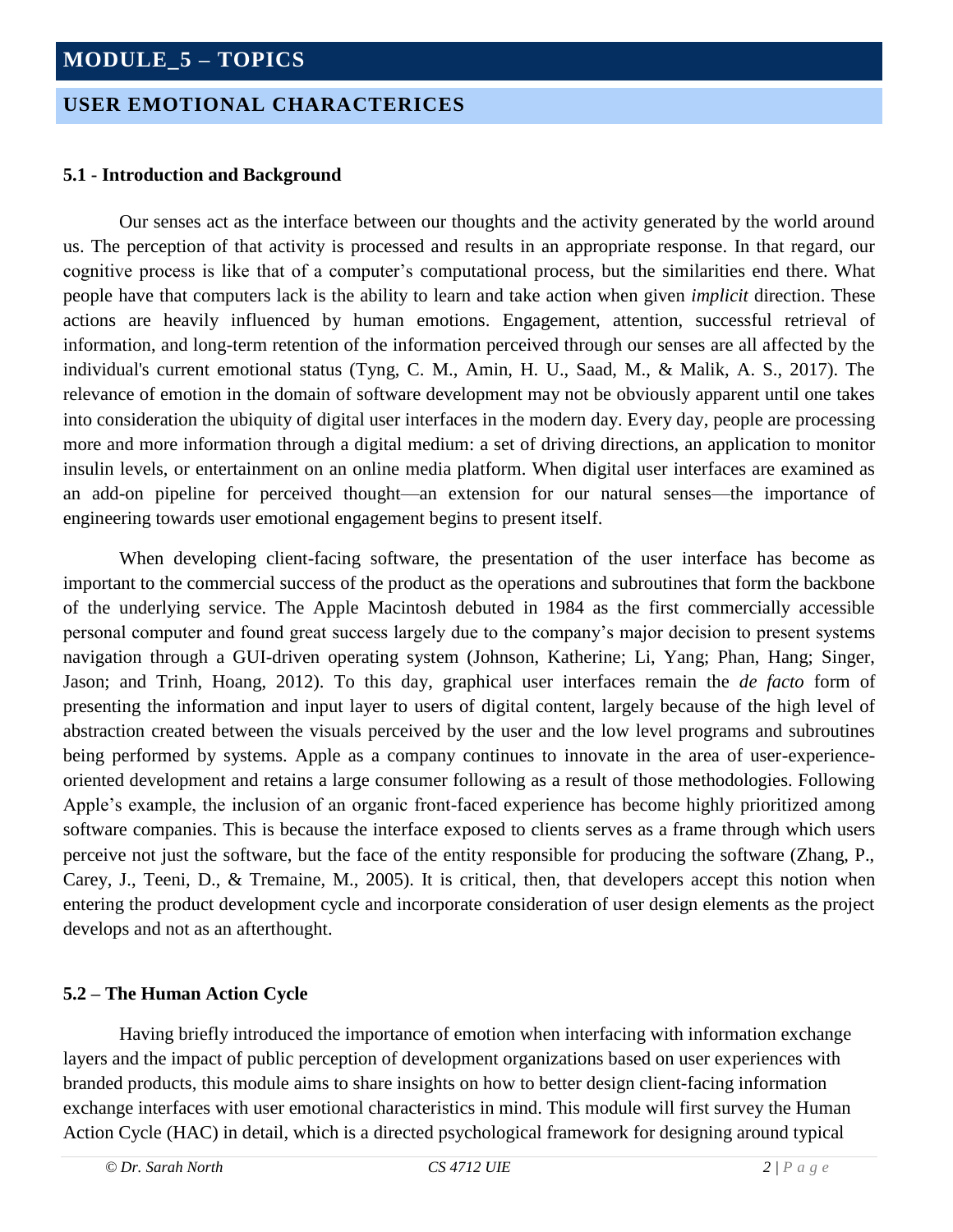user interactions first presented by Don Norman in his revolutionary text, *The Design of Everyday Things*. In brief, when people interact with responsive objects, they analyze the behavior in two processes. The first process takes into consideration the aspect of evaluation during which the user dissects the steps to be taken in order to operate the objects, also known as interfacing, while the second process is concerned with evaluation of the response in which they discover the action resulting from their input (Norman, D. A., 2013). These two processes are broken down into seven individual steps to form a model that can be directly applied to an individual's interaction with any object or set of instructions, whether they be physical or digital. Understanding the cognitive steps taken when presented with a new system helps when designing such a system to be as organic and implicit as possible and lays down the foundation to apply the interfacing techniques discussed in the following section.

The human action cycle focuses mainly on the behavioral aspect of emotional design. One of the basic tenets of this design model is that there are no bad users, only poor design; any errors that the user commits during their interaction with an interface can be traced back to a problem in the user interface itself (Norman, 2013). The model is split into three main phases: the goal formation stage, in which the user decides on an end result or product to achieve; the execution stage, in which the user determines, orders, and executes a set of tasks necessary to complete the goals in phase 1; and the evaluation stage, in which the user finalizes, interprets, and evaluates the product or result that was achieved relative to what the user wishes to receive or achieve.

The role of human emotion is well-documented at each step of the human action cycle. An individual using an interface with no clearly defined goals will quickly become discouraged or disinterested. A user that is frustrated by the presentation or accessibility of an end product may disengage from an interface in search of a better alternative. Additionally, an interface design must take into account the fact that individuals very often do not seek individual items or aspects of an interface, but rather are in search of positive experiences (McDonagh, 2004). A smooth, comfortable user interface offers more to an end user than specific features, such as a chat window or user calendar, separate from other aspects of the application. With this in mind, it is important to design the interface in a manner that is most conducive to the user's ability to decide on goals, identify the steps required to achieve them, and perform those steps, without significant pauses or roadblocks between phases or individual steps.

For example, the user may visit a library website with the intention of acquiring references for a research project, only to be hampered by a lack of immediately available citations listed on the website itself. While the feature itself may exist and be easily accessible once the steps to reach it are known, the interface may be designed in such a way that a new user is required to halt their progress towards their goals to explore many seemingly unrelated areas in the interface to achieve their goal. This is a frustrating experience to an end user, and will usually result in a negative overall view of the interface, regardless of the technical functionality provided. Alternately, should the feature be made immediately apparent and accessible to users unfamiliar with the interface, productivity is increased, the workflow remains uninterrupted, and the user will likely perceive the interface as superior to the aforementioned alternative, even in the face of evidence that the current interface lacks the same scope of functionality of the other. The user evaluates the interface at least partially by whether the design was sufficiently easy to use and learn (Norman, 2013).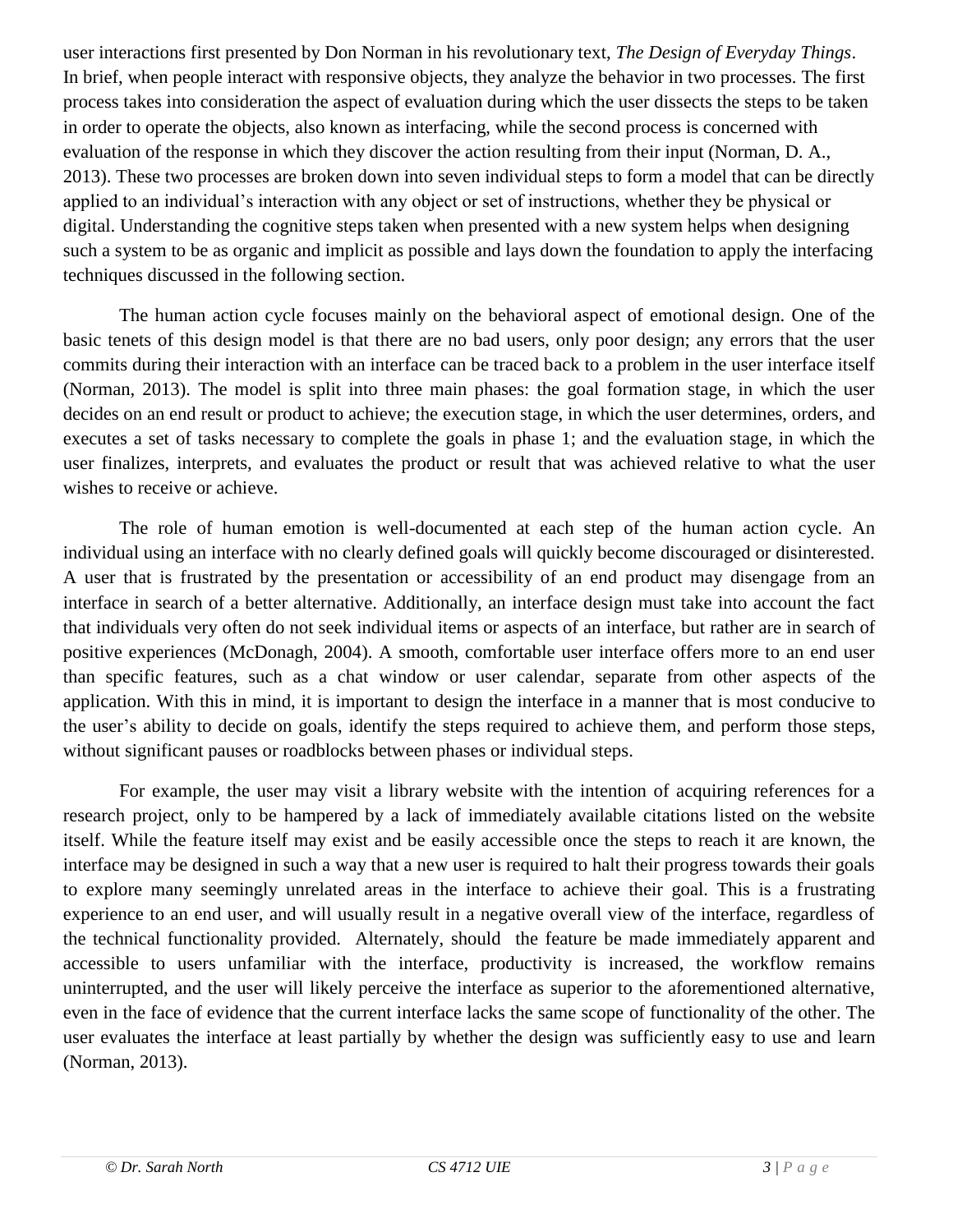#### **5.3 - Interface and Emotional Invocation**

The concept of emotionally driven interaction is a significant influence on user perception and the learning of new interfaces for data exchange. When users interact with software applications, they can feel a variety of emotions ranging from the excitement of waiting for a television premier to buffer, anticipation when opening an academic decision letter, betrayal when their internet browsers tell us our Wi-Fi isn't working, or even anger when a user authentication form locks them out of the system for entering the wrong password too many times. These responses stem from a set of basic, core emotions which humans have developed while pursuing goals that are of a similar structure (as detailed in the Human Action Cycle) or when solving commonly recurring problems (Ekman, P, 2004). These responses can be heightened or suppressed depending on the program's implementation. A service that is expected to be delightful can become cumbersome if the user is faced with too many blockers such as server response time, unresponsive interactive elements, or the required submission of redundant information. Likewise, an experience can be made more pleasant by implementing a fast and lightweight interface. The second section of this module takes a deeper dive into understanding the core human emotions and how proper direction of those emotional experiences can lead to more intuitive navigation of a digital interface.

Possibly the most lucrative field of user interface design is the science behind how interface design can invoke emotions in a user, entirely separate from the user's opinions on usability and functionality as discussed above. Certain colors, for example, are known to invoke specific sets of emotions subconsciously. Interestingly enough, the colors themselves, while important, may be overshadowed by the choice of hue and shadow across the interface (Fugate and Franco, 2019). Traditionally, colors have been assigned certain emotional response ranges using very simple criteria. For example, one would assume red signifies anger, white signifies purity, and blue, sadness. These are well-known tropes throughout Western culture. However, those same emotions may take on a much less appealing tone simply by traveling across a few geographical boundaries. In China, for example, white signifies death rather than purity, and red is associated with much more positive emotions. Again, these are traditional associations and not necessarily ingrained in the human psyche. As Fugate discusses, hue and shadow seem to play a much more significant role in the invocation of emotions than previously considered. Indeed, there seems to be a rather significant lack of research that establishes highly specific and consistent pairings between colors and emotional response. One example noted is the disparity in emotional response evoked between a bright, sunny yellow, and a darker or brown-tinged mustard yellow in the same scenario. Facebook, Inc., famously spent large sums of money rebranding their entire platform with a shade of blue not too distant from their established color scheme when their own internal research indicated a greater degree of user engagement was achieved with the new hue.

Aside from color, layouts may also influence emotion in much more easily defined ways. Visual designs characterized by large, blocky layouts convey a sense of stability, and sometimes authority, whereas curvilinear designs and delicate patterns convey a sense of organic origin. To complicate matters further, placing opposing designs in close proximity can create visual tension within a visual area (Samara, 2012). When applied properly, and in moderation, this visual tension can serve to introduce feelings of excitement into a visual layout; however, over-application of contrasting designs may introduce excessive tension and inadvertently induce feelings of discomfort to the user. Tension may be used to quickly engage a user, but too much tension held for too long may serve to make a user feel unwelcome within an interface.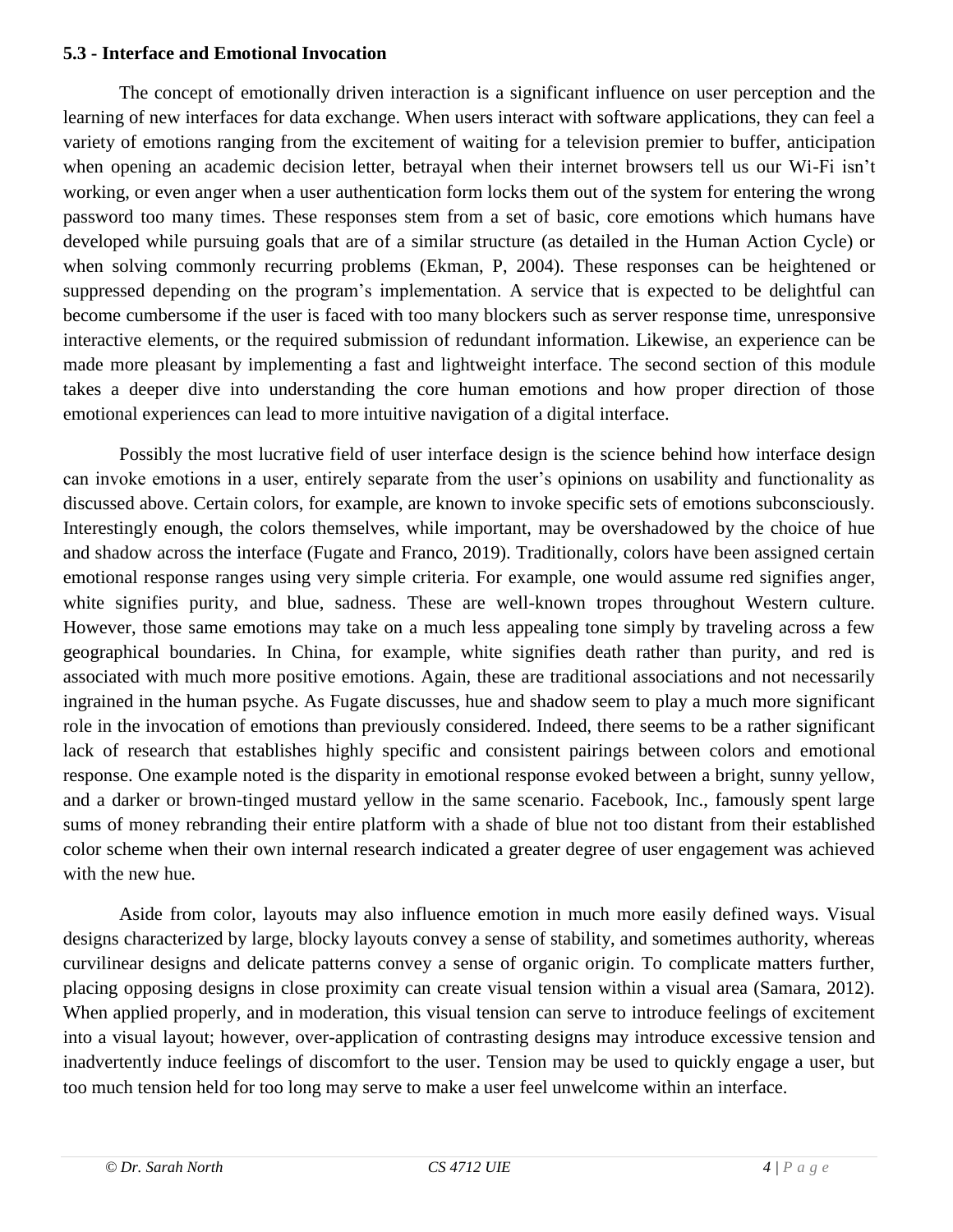Emotions may be deliberately invoked in an interface with a much more overt intent than the examples listed above. Whereas the previous examples primarily focused on the general level of comfort and engagement that a user experiences overall, a much more direct approach can be used for individual sections of an interface. As noted by Muhlberger et. al. (2011), the quality of decisions made by users in an interface may be influenced by emotions evoked by the interface. This effect can be used for several purposes, including providing a more substantial warning to a user of the possible negative effects of an action, or possibly helping a user feel more comfortable in an interface, which may lead to increased productivity.

An example of a warning provided by an interface would be large block letters in a red font, which easily stand out from the surrounding cool hues of most modern interfaces. Functions that may have irreversible negative impacts if used in a cavalier manner are often labeled in this manner to help encourage users to pause momentarily and put additional thought into their workflow. As mentioned in the previous section, users can easily fall into routines and rely on muscle memory to complete tasks, and such jarring contrasts as described here may help to shake the user out of said routines when necessary. This effect may be desired at all times for hazardous functions, or it may be used specifically to alert a user that a longstanding workflow has been subjected to changes recently which may require a certain degree of reeducation in the interface. Generally speaking such changes to a user interface are to be avoided when possible, but when changes are made, it is better to alert the users than to leave them to fend for themselves and be surprised by the changes.

The second use noted is based on the idea that a more comfortable user interface can lead to increased productivity. As noted by Norman (2004), "Happy people are more effective in finding alternative solutions and, as a result, are tolerant of minor difficulties." The implications here are that users that are led to feel secure in the usage of an interface may easily disregard minor complications, which, over a long period of usage, leads to increased productivity and efficiency. To this end, the method of applying tension to a user interface as described above may be best left out of interfaces that will be used for large portions of time at once, such as productivity and office software. This directly leads to the "safe" design patterns commonly used by large software firms such as Microsoft, Adobe, and Apple.

An important aspect of interface design is balancing functionality with aesthetics. As noted by McDonagh, style or attractiveness can be a strong motivator, but bland or unattractive design is not nearly as strong of a demotivator. On the other hand, functionality and usability are equally motivating when present as they are demotivating when lacking (McDonagh, 2004). This is, however, in contrast with longstanding industry knowledge in web design that a user decides whether a page is worth staying on within roughly five seconds of navigating to said page. An interface that is capable of capturing new users, and retaining existing ones, must be both attractive and highly functional to achieve both goals. A lack of attractiveness leads to a stable but slow-growing user base, whereas a highly attractive but unusable interface leads to rapid user turnover.

#### **5.4 - Models and Technologies of Emotion**

 Models and technologies of emotion tie together the outlined framework of the Human Interaction Cycle with implicit, emotionally driven directive abstracts by highlighting the technologies, models, and techniques that best leverage emotion in user interface engineering. There are three main factors to consider in emotional design: visceral, behavioral, and reflective. Visceral is how someone acts when "the user first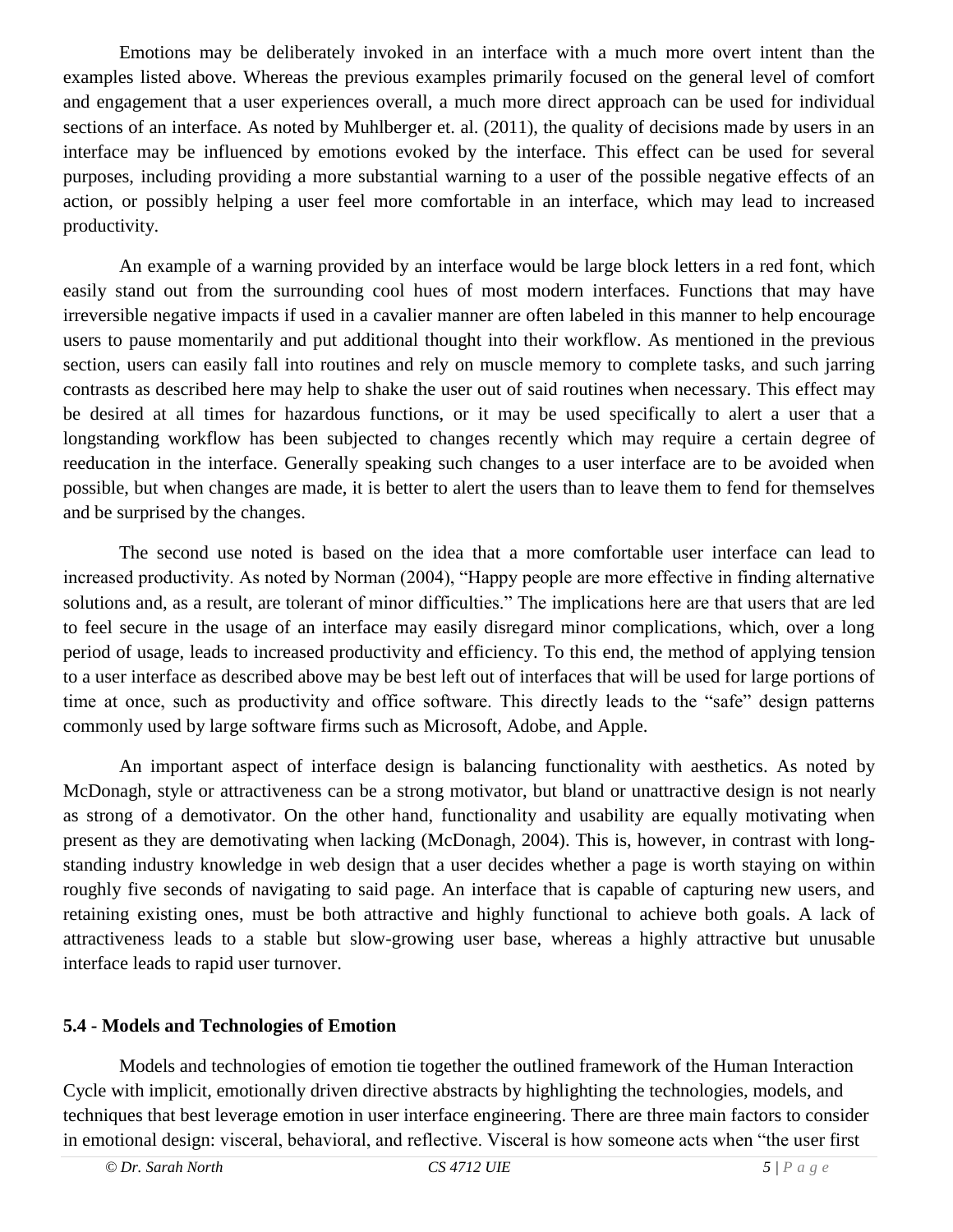encounters a product," behavioral is when the user uses the product, and reflective refers to the impact the product has on the user (What is Emotional Design). The mixture and use of all three of these factors is combines to make the most desirable product for users. Many guidelines for leveraging this model exist today. Examples such as redirection, multi-sensory stimulation, and the various pipelines accessed by different parts of the brain will be examined in the context of visceral, behavioral, and reflective analysis by a user. Understanding how to use these three factors together is essential to create the desired effect for the user. This can be the difference between an amazing and an average product.

There have been many different ways that developers have attempted to create emotional responses to their interfaces. Originally developers would add in some sort of character or try to use different colors or animations to make the user feel like the computer is interacting with them. A good example is the feathers twitter app developed by Aral Balkan. Aarron Walter describes how the bird-like character will begin to fill with color as you type out a tweet to show the number of characters you have remaining of the 140 allowed; however, if you exceed the 140 allowed-characters the bird will turn red and show how many you are over the limit (2012). This type of interface, while adding a needed emotional component, still lacked an important part of the equation: true interaction between computer and user.

Adaptive interfaces are attempting to overcome this limitation by creating user interfaces that can accurately read what the user is currently feeling through multiple different sensors and forms of data collection, such as cameras or microphones. These sensors can read the user's body language or listen to the user's voice to determine how they are feeling while using the software. Once the software has begun to analyze the data it receives, it is then able to alter itself naturally to improve the user's experience without their really noticing. The end result should be that the user has a very positive experience after using the program, so that they will hopefully return to the program or the developers behind it in the future (Polzin and Waibel, 2000).

A paper written by Thomas S. Polzin and Alexander Waibel in 2000 discussed how user interfaces have used different emotive characters to try and connect with the user on an emotional level. People are polite to their computers and interact with them as if they are another living being. That is why they find it important that user interfaces have some way of responding to the user so that the emotional connection established can be even stronger and result in a more positive user experience. This cuts down on the divide between user and interface that can be caused by an emoting character that is vastly different than what the user is currently feeling. Polzin and Waibel go on to state that the divide becomes more apparent when the user is allowed to speak to the computer with voice recognition software that only cares about what is said and not how the user says it, which makes the system lose out on important information that the user is trying to convey in their speech (Polzin and Waibel, 2000).

Another study that began to explore how the human voice could be used to gauge emotion was conducted by Kostov and Fukuda. They explain how the future focus of user interfaces shifted towards a state where more attention is paid to the subjective user experience as opposed to functionality (Kostov and Fukuda, 2000). The different papers that are in this section are in agreement with that sentiment. An interesting point that they make early in their introduction is that humans don't need a complex artificial intelligence or virtual character to invoke an emotional response. The purpose of their paper is to explore how they can recognize or predict the emotional state of the user and then respond accordingly (Kostov and Fukuda, 2000). Similar to Polzin and Waibel, they utilize a voice-based interaction system, focusing on different aspects of speech such as pitch, formants, tempo and power of the voice (Kostov and Fukuda,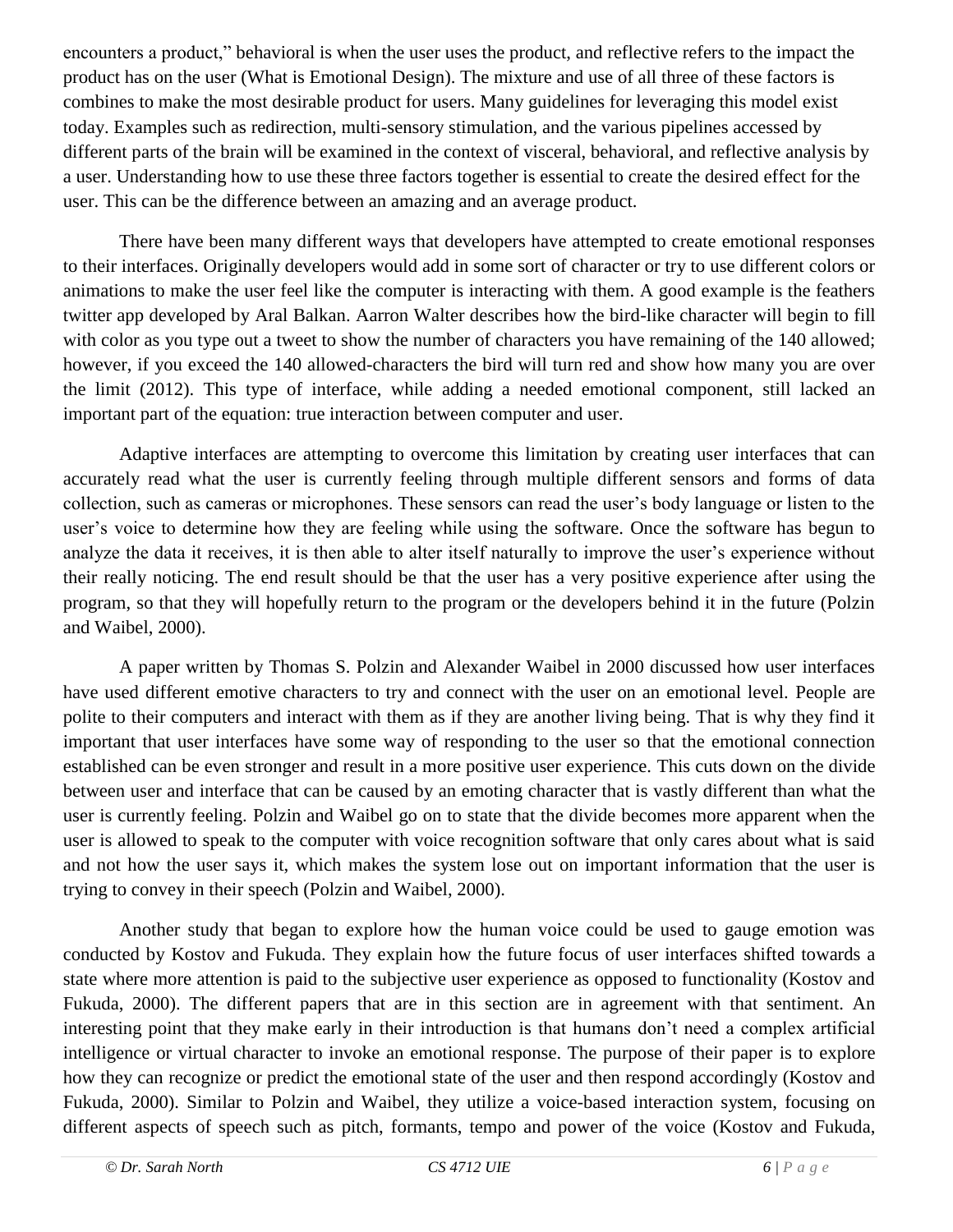2000). They do acknowledge the importance of non-verbal communication and how it factors into understanding the emotion being displayed. However, faces and characters within the interface can potentially make the interaction worse instead of better, especially when the face being presented to the user becomes more realistic as at that point humans begin to be more critical of them. The more realistic the face, the more people expect it to behave like a human, thus leading to the divide when it doesn't (Kostov and Fukuda, 2000).

Their system requires that users first record themselves speaking naturally and remain neutral when doing so. The primary factors they are analyzing would be extracted from this recording and then compared to their database comprised of 100 different utterances from both male and female actors to determine the emotional state of the user (Kostov and Fukuda, 2000). Below in figure 1 is the emotion engine used by Kostov and Fukuda. It shows how the interaction data was processed in their system. They would extract the speech information then utilizing a set of rules they developed, the engine would make a decision on the emotional state of the user and adjust the interface accordingly.



Figure 1(Kostov and Fukuda, 2000)

The study first had english speaking professional actors record utterances and it used those utterances as a baseline for testing their algorithm. The next phase had untrained subjects that spoke many different languages such as Japanese, Italian, Brazilian, Spanish and more record their utterances and those were used as a cross-cultural standardization of relevant emotional factors (Kostov and Fukuda, 2000). They then had a third round of testing that saw untrained subjects speak five to ten sentences in english for all eight emotions that the system was testing for. The voice interaction system, seen below in figure 2, allowed users to choose from several different languages and then had them speak neutrally for 30 seconds in order to extract their personal voice characteristics (Kostov and Fukuda, 2000). The system detects the end of the user's utterance and then pushes the recorded utterance through the emotion engine, which then outputs the emotion decision, and the face on the interface changes shape and color to represent the emotion of the user (Kostov and Fukuda, 2000).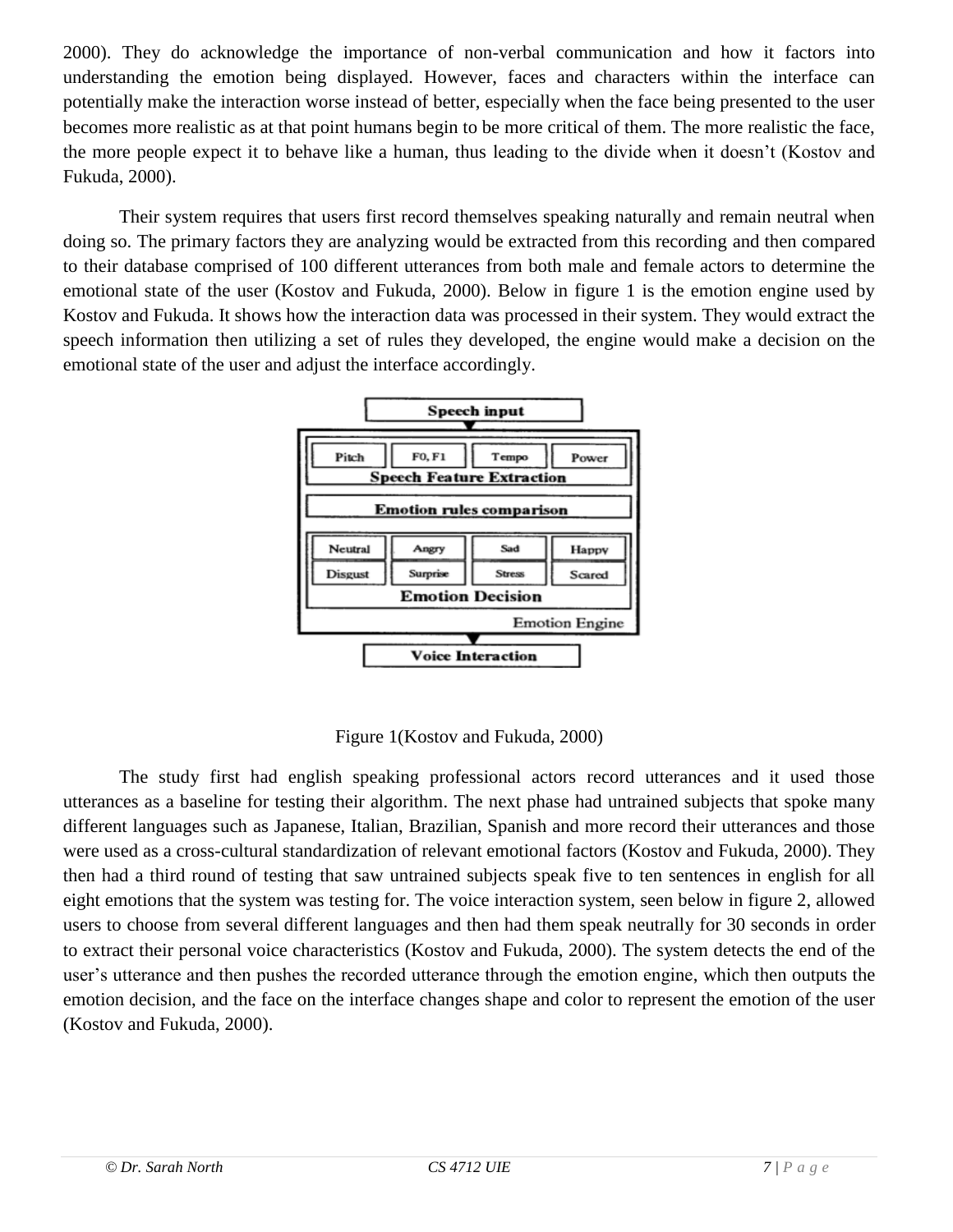

Figure 2 (Kostov and Fukuda)

#### **5.5 - Concise Summary**

The topics of Human Computer Interaction, Interface and Emotions Invocation, and Technologies and Models of Emotion are examined in depth within this module. By mapping each of those key concepts to steps in the Human Action Cycle, the importance of emotionally driven user interface engineering as well and a model for proper accounting of the emotional state of a system's users at each step of the development cycle becomes clear. We explored Norman's model and applied it to a typical UI pipeline to prove its applicability in the domain of software. The second section examined the core human emotions themselves and their studied effects on information reception, processing, and retention to prove that invoking specific emotions may be beneficial in user interface engineering. The last section surveyed the technologies being used currently to leverage emotional interaction as well future technologies that will incorporate the emotional characteristics in new ways. In doing so this module aims to reveal the significance of emotion in Human Computer Interaction as well as convince the reader of the importance of accounting for emotion in the design process.

Emotion is an important aspect of interface design, even if it doesn't seem like it at first. It can greatly impact the user's experience while interacting with the product. Even though that is the case, emotion in interface design has only been studied in recent years. In that short time, there have been several papers that have delved into trying to harness the power that emotion can bring to any user interface in order to improve on the experience it can grant its users. There are three different types of emotional responses that users have when interacting with an interface: visceral, behavioral and reflective. Visceral emotion is the first reaction the user has with the system, behavioral emotion refers to the usability of the interface and how well it performs compared to how the user expects, and reflective emotion deals with how the product will affect the user in the future. The human action cycle describes how users can fall into a routine when it comes to using interfaces and shows that interfaces should be designed with the idea of being recognizable in mind. The way that users interact with these interfaces can be heavily influenced by many different factors such as color or shadows. Even the hue of the color chosen can be very influencing to the user. As a result of that, there have been many different forays into attempting to create a user interface that can adapt to whatever emotion the user is feeling in order to improve their experience with the product.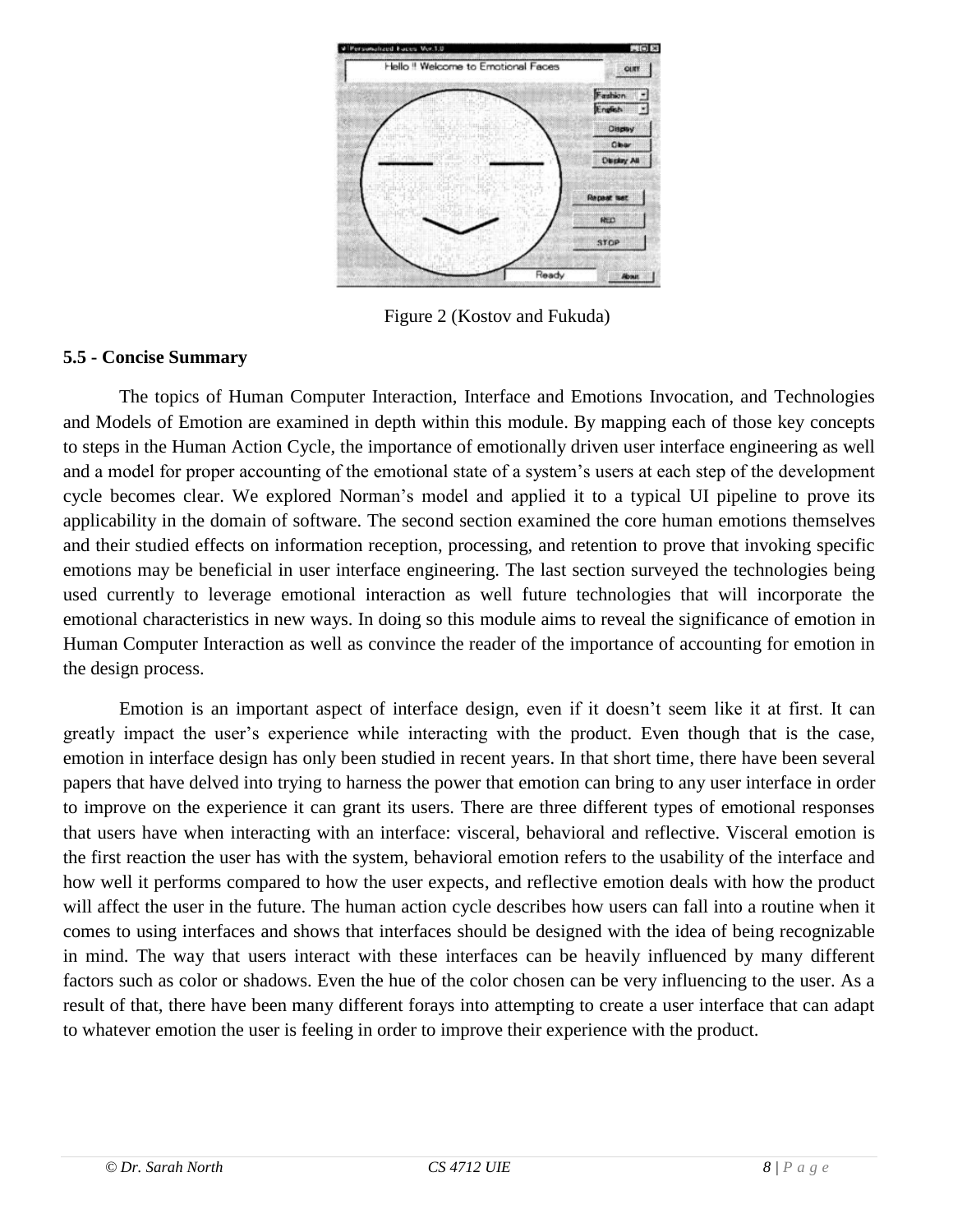#### **5.6 - Extended Resources**

#### **Descriptions & Links**

- 1. The three ways that good design makes you happy | Don Norman: <https://www.youtube.com/watch?v=RlQEoJaLQRA>
- 2. Emotional Based Interface Design Mobile Monday Manchester Mobile UX: <https://www.youtube.com/watch?v=XINeiAw9vqs>
- 3. What is User Experience (UX) Design?: <https://www.interaction-design.org/literature/topics/ux-design>
- 4. The Action Cycle Explained: <https://www.youtube.com/watch?v=ahtOCfyRbRg>
- 5. Emotional Interface Design: The Gateway to Passionate Users[:https://blog.teamtreehouse.com/emotional-interface-design-the-gateway-to-passionate-users](https://blog.teamtreehouse.com/emotional-interface-design-the-gateway-to-passionate-users)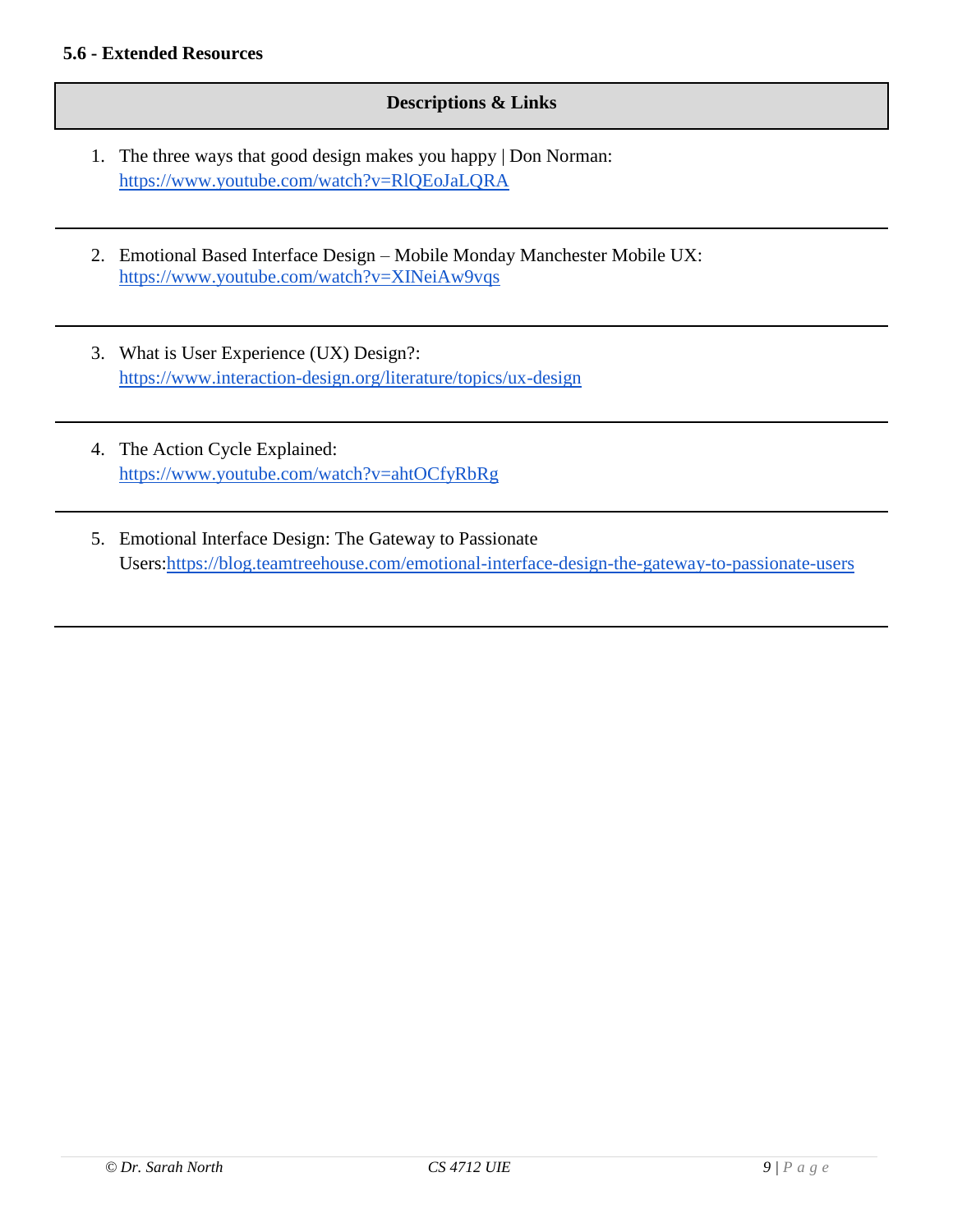#### **5.7 - References**

Bhowmik, A. K. (2015).

Interactive displays: Natural human-interface technologies. Chichester, West Sussex, United Kingdom: John Wiley & Sons.

Ekman, P. (2004).

Emotions revealed: Understanding faces and feelings. London: Phoenix.

Johnson, Katherine; Li, Yang; Phan, Hang; Singer, Jason; and Trinh, Hoang, (2012).

The Innovative Success that is Apple, Inc. *Theses, Dissertations and Capstones*. 418.

<https://mds.marshall.edu/etd/418>

LearnUXID. (2017, October 19).

UX for Beginners : Seven Stages of Action by Don Norman. Retrieved from <https://www.youtube.com/watch?v=cppGxRsoNRg>

Norman, D. A. (2013).

The Design of Everyday Things: Revised and Expanded Edition (Revised and Expanded ed.). New York: Basic Books.

Hayes-Roth, B., Ball, G., Lisetti, C., Picard, R. W., & Stern, A. (1998).

*1998 International conference on intelligent user interfaces. New York, NY: ACM. doi: 10.1145/268389.268406*

Preece, J., Rogers, Y., & Sharp, H. (2015).

*Interaction design: Beyond human-computer interaction*. Chichester: Wiley.

Tyng, C. M., Amin, H. U., Saad, M., & Malik, A. S. (2017).

The Influences of Emotion on Learning and Memory. *Frontiers in psychology*, *8*, 1454. doi:10.3389/fpsyg.2017.01454

Rothbaum, B. O., Hodges, L., Alarcon, R., Ready, D., Shahar, F., Graap, K., . . . Baltzell, D. (2005, June 30).

Virtual reality exposure therapy for PTSD Vietnam veterans: A case study - Rothbaum - 1999 - Journal of Traumatic Stress - Wiley Online Library. Retrieved fro[m](https://onlinelibrary.wiley.com/doi/abs/10.1023/A:1024772308758) <https://onlinelibrary.wiley.com/doi/abs/10.1023/A:1024772308758>

What is Emotional Design? (n.d.).